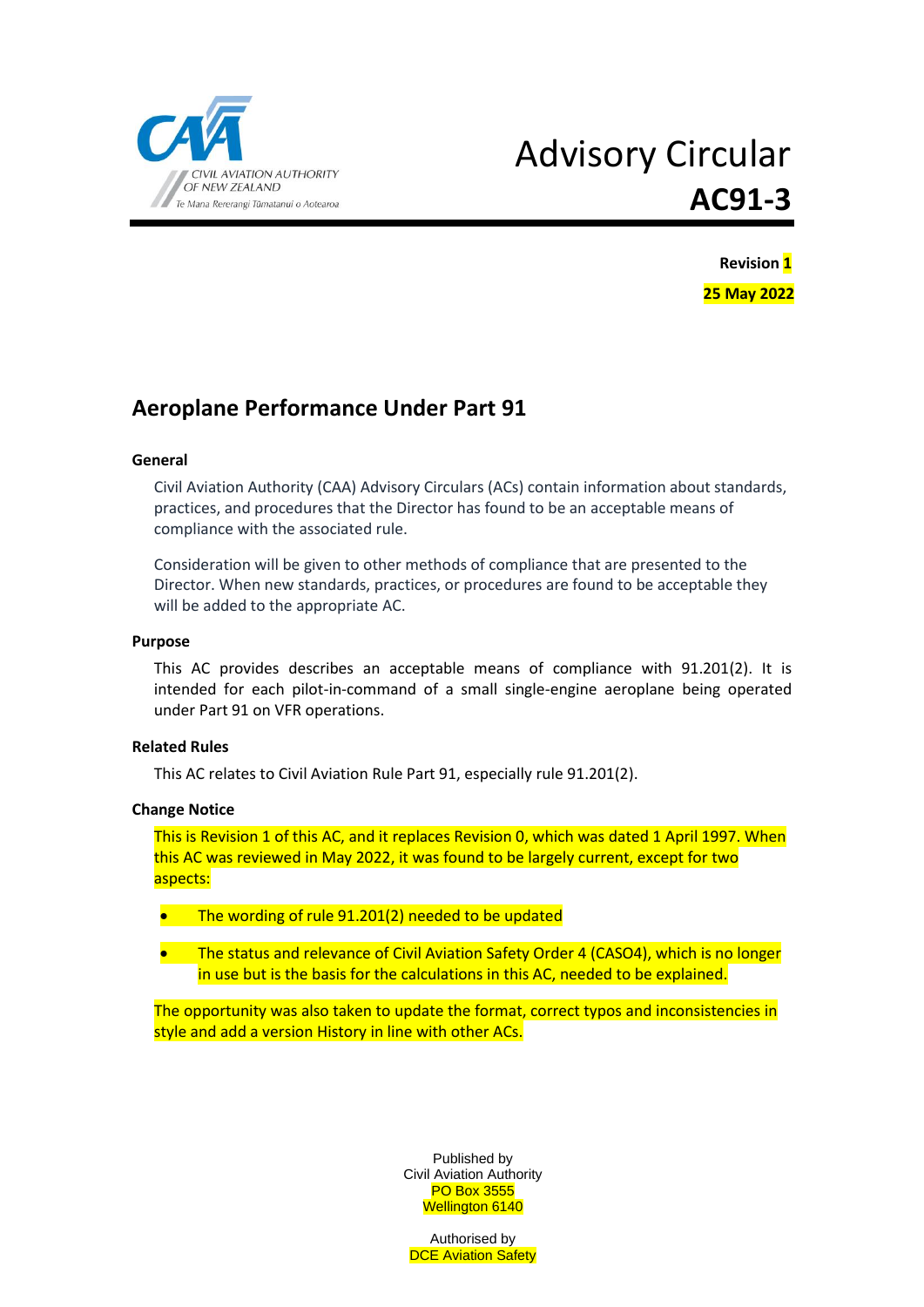## **Version History**

**History Log** 

| <b>Revision No.</b> | <b>Effective Date</b> | <b>Summary of Changes</b>                                                                                                 |
|---------------------|-----------------------|---------------------------------------------------------------------------------------------------------------------------|
|                     | 1 April 1997          | Initial issue of this AC                                                                                                  |
|                     | 25 May 2022           | Updates the wording of rule 91-201(2)                                                                                     |
|                     |                       | <b>Explains the relevance of CASO4, which is</b><br>no longer in use, but is the basis for the<br>calculations in this AC |
|                     |                       | Updates the format to the modern AC<br>style, corrects typos and standardises<br>abbreviations                            |
|                     |                       | <b>Adds a Version History</b>                                                                                             |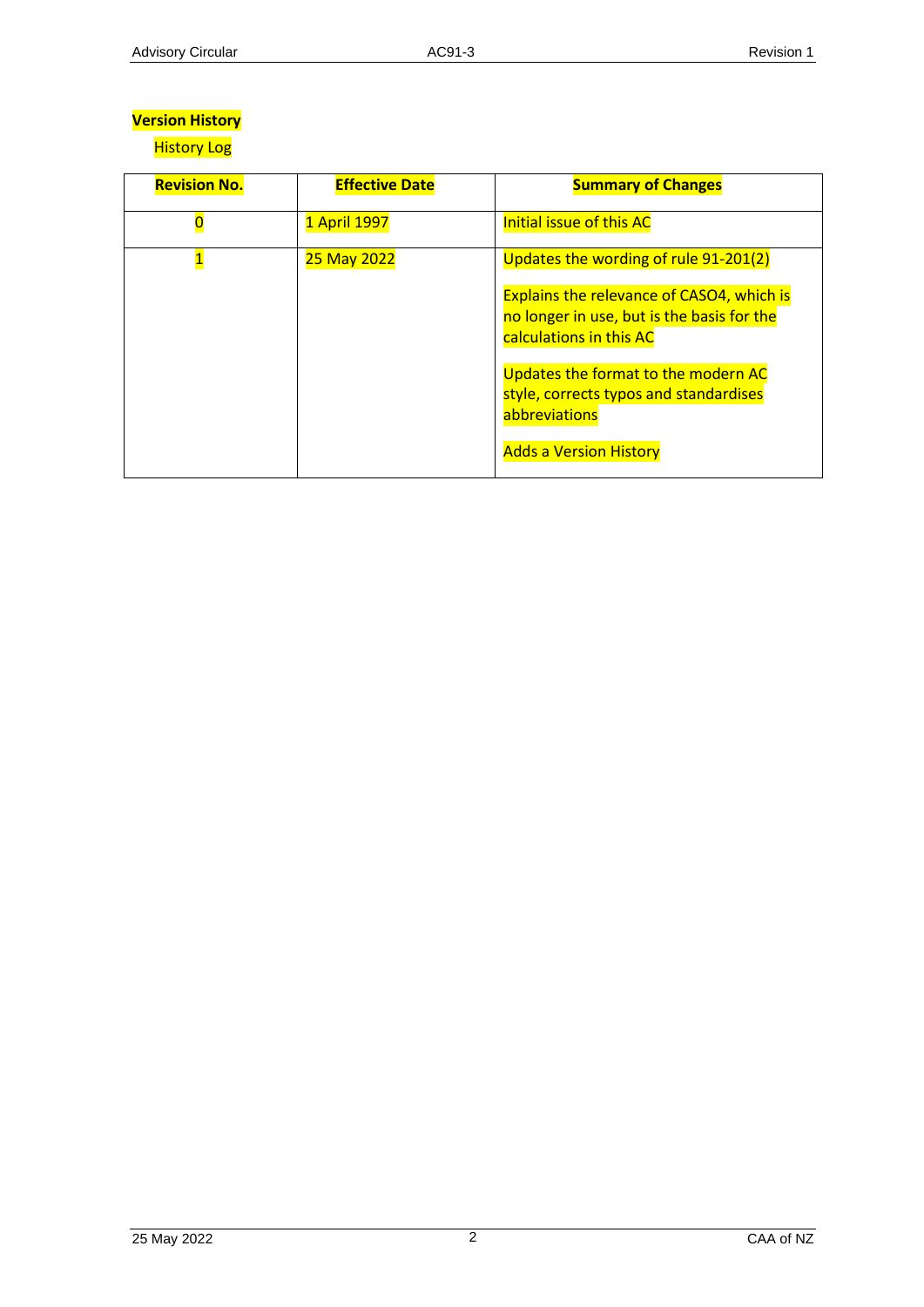## **Table of Contents**

| 1.             |  |  |  |  |
|----------------|--|--|--|--|
| 2.             |  |  |  |  |
| 3.             |  |  |  |  |
| 4.             |  |  |  |  |
| 5 <sub>1</sub> |  |  |  |  |
|                |  |  |  |  |
|                |  |  |  |  |
|                |  |  |  |  |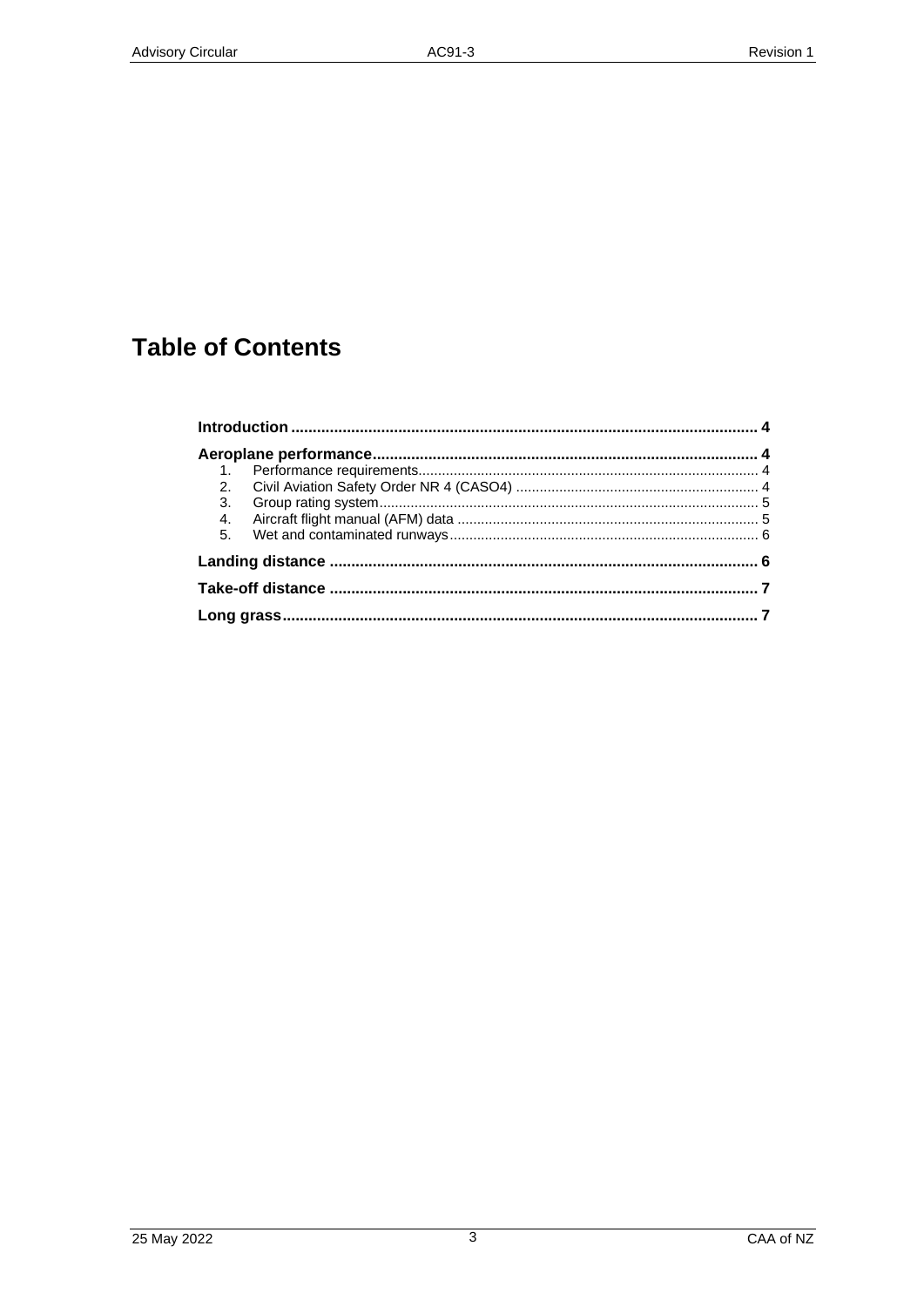## <span id="page-3-0"></span>**Introduction**

The take-off and landing phases of flight are the most critical phase of flight and a significant number of accidents and incidents occur during these phases. A critical element for a safe take-off or landing is that they can be conducted within the confines of the runway to be used. The distance required can be predicted with some accuracy, so this AC provides you with methods of doing such calculations.

This AC is primarily for the guidance of pilots operating small single-engine aeroplanes which only have basic performance data in their aircraft flight manual (AFM). The AFMs for larger aeroplanes and multi-engine aeroplanes usually contain comprehensive performance data for all flight regimes. The data in this AC is not intended to be used to determine aeroplane performance in place of that comprehensive data.

## <span id="page-3-1"></span>**Aeroplane performance**

#### <span id="page-3-2"></span>**1. Performance requirements**

1.1 Rule 91.201(2) states that:

*A pilot-in-command of an aircraft must:*

*…*

*(2) during the flight, ensure the safe operation of the aircraft and the safety of its occupants*

1.2 Performance is one of many factors to be considered for compliance with this rule. It is a critical factor particularly in relation to take-off and landing.

### <span id="page-3-3"></span>**2. Civil Aviation Safety Order NR 4 (CASO4)**

- 2.1 Under the Civil Aviation Regulations 1953 your aeroplane performance requirements were prescribed under CASO4. The AFM contained a performance chart (P chart) for you to determine compliance with the complex requirements of CASO 4. Although CASO4 is not still used, the guidance in this AC, which is based on material in CASO4, is still applicable.
- 2.2 Based on the all up weight of your aeroplane, the P chart allowed you to determine the take-off or landing distance required, taking the following into account:
	- a) density altitude of the aerodrome to be used, then
	- b) correction for the runway surface, paved or grass, then
	- c) correction for the runway slope, then
	- d) correction for the surface wind (head-wind or tail-wind).
- 2.3 If the aircraft you operate has a P chart in its AFM, you may continue to use the P chart to calculate take-off and landing distances using the day private operations data.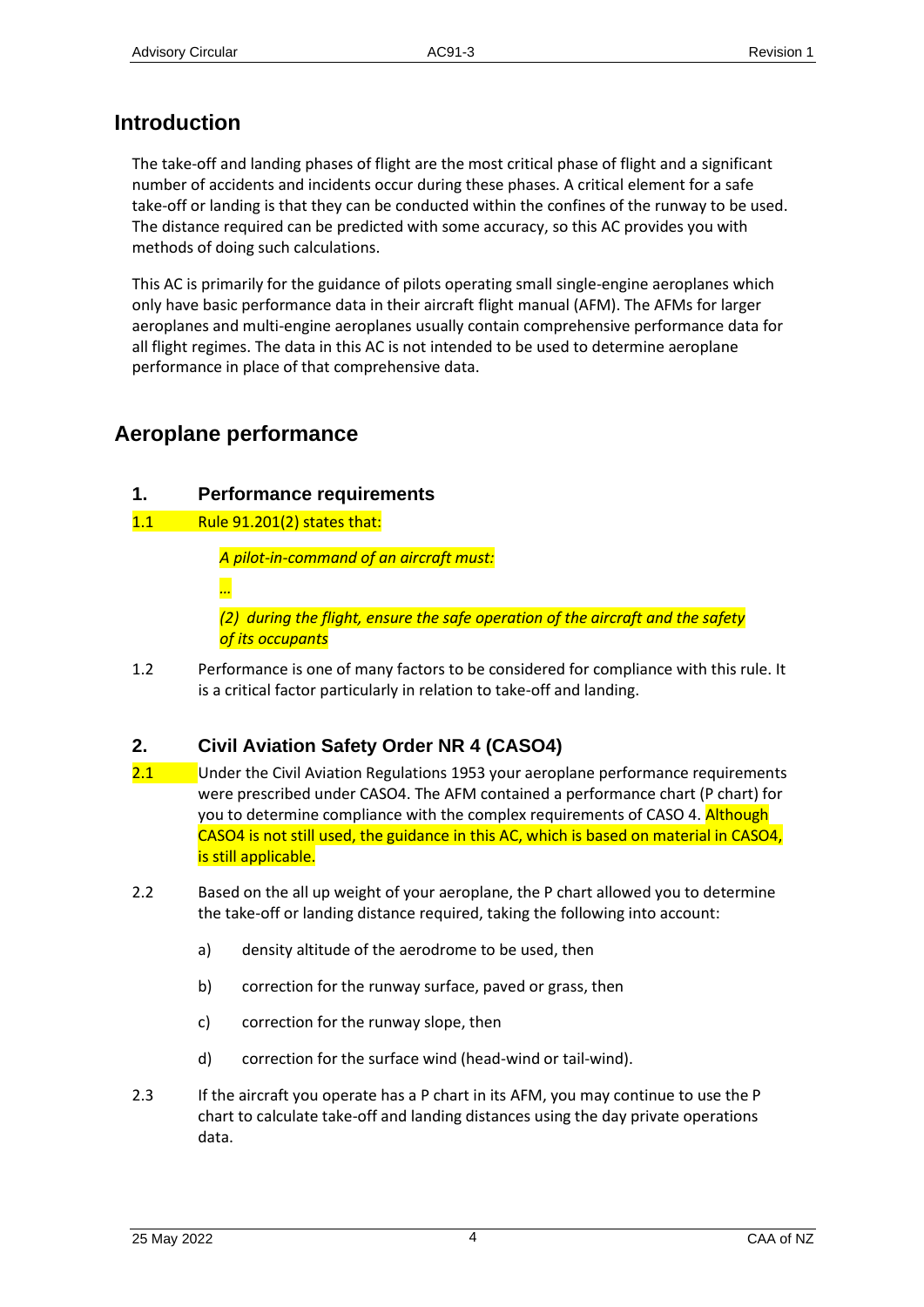#### <span id="page-4-0"></span>**3. Group rating system**

- 3.1 Another method for compliance with the Civil Aviation Regulations 1953 performance requirements was the group rating system.
- 3.2 The performance group rating system has been in use for a number of years as a simple method for operators of aeroplanes with a MCTOW of 2270 kg or less to determine the adequacy of the runway length for their particular aeroplane type.
- 3.3 Each aircraft type with a MCTOW of 2270 kg or below was given a group rating number in the AFM. The number for a particular aircraft type is determined on the basis of its take-off and landing performance.
- 3.4 Each runway is given a group number and, in practice, a pilot may use any runway that has a group number equal to or greater than the aeroplane group rating for the aeroplane type.
- 3.5 If the aircraft you operate is given a group rating number in the AFM, you may continue to use that group rating number for compliance with the performance requirements.

#### <span id="page-4-1"></span>**4. Aircraft flight manual (AFM) data**

- 4.1 For calculating aircraft performance, the aircraft manufacturer has supplied performance data in the AFM. This data allows you to calculate the take-off and landing distances with a correction for density altitude at various weights and for the surface wind. The manufacturer does not provide you with data to calculate the effect of runway slope or the different runway surface types.
- 4.2 You should use the AFM data to determine the take-off distance to 50 feet as this ensures that you have the capability to clear any obstacles close to the runway end.
- 4.3 In addition, you should correct the take-off distance to 50 feet derived from the AFM for:
	- a) other than a paved runway surface by applying the factors in Table 1, and
	- b) runway slope by applying the factors in Table 2 up to a maximum of 3% slope.

#### **Table 1. Runway surface factors**

| <b>SURFACE TYPE</b> | <b>TAKE-OFF DISTANCE FACTOR</b> | <b>LANDING DISTANCE FACTOR</b> |  |
|---------------------|---------------------------------|--------------------------------|--|
| Paved               | $\times 1.00$                   | x 1.00                         |  |
| Coral               | $\times 1.00$                   | x 1.05                         |  |
| <b>Metal</b>        | $x$ 1.05                        | x 1.08                         |  |
| <b>Rolled earth</b> | $x$ 1.08                        | $x$ 1.16                       |  |
| <b>Grass</b>        | $x$ 1.14                        | x 1.18                         |  |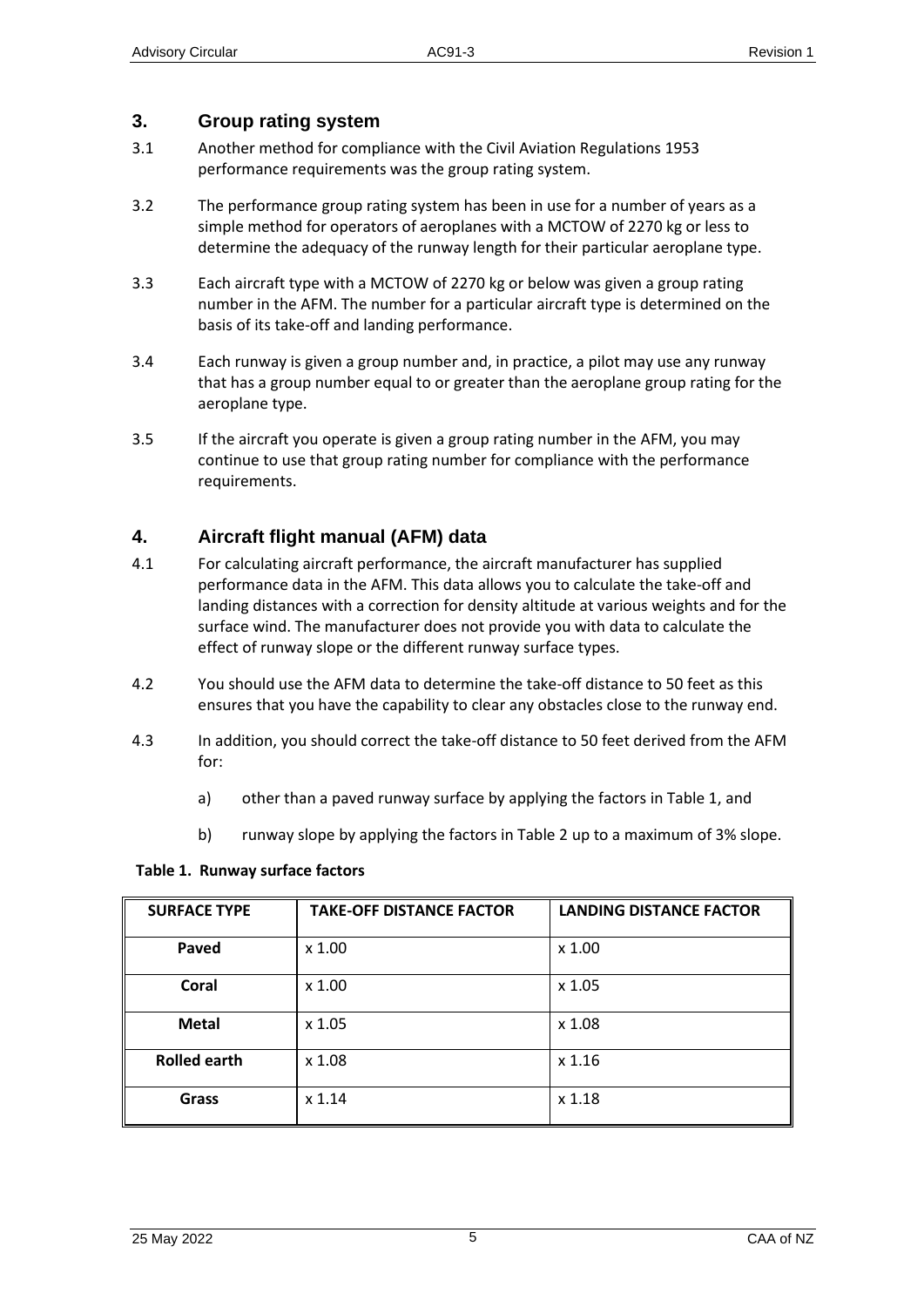| <b>DIRECTION</b><br><b>OF SLOPE</b> | % OF<br><b>SLOPE</b> | <b>TAKE-OFF</b><br><b>DISTANCE</b><br><b>CORRECTION</b> | <b>LANDING DISTANCE</b><br><b>CORRECTION</b> |
|-------------------------------------|----------------------|---------------------------------------------------------|----------------------------------------------|
|                                     | 1                    | $+5%$                                                   | $-5%$                                        |
| <b>Uphill</b>                       | $\overline{2}$       | $+10%$                                                  | $-10%$                                       |
|                                     | 3                    | $+15%$                                                  | $-15%$                                       |
|                                     | 1                    | $-5%$                                                   | $+5%$                                        |
| <b>Downhill</b>                     | $\overline{2}$       | $-10%$                                                  | $+10%$                                       |
|                                     | 3                    | $-15%$                                                  | $+15%$                                       |

#### **Table 2. Runway slope factors**

*Note: For slopes expressed to a decimal point, the correction is 0.5% distance for each 0.1% slope. For example, for a runway slope of 1.6% the correction factor is 8%.*

For slopes expressed to a decimal point, the correction is 0.5% distance for each 0.1% slope. For example, for a runway slope of 1.6% the correction factor is 8%.

#### <span id="page-5-0"></span>**5. Wet and contaminated runways**

- 5.1 The preceding three methods for calculating aircraft performance assume that the runway surface used is not wet and is free of any contamination such as snow, ice or slush. In the case of a grass runway it is assumed that the grass is regularly mowed.
- 5.2 Wet and contaminated runways are defined as:

**Wet:** in relation to a runway, means a runway with sufficient moisture on its surface to cause it to appear reflective but without significant areas of standing water

**Contaminated:** in relation to a runway, means more than 25% of the runway surface area within the required length and width is covered by surface water, slush, or loose snow more than 3 millimetres in depth, or ice on any part of the runway surface area

5.3 If any of these runway surface conditions exist on the runway you intend to use, you should assume that the calculated runway distance required may not be adequate.

## <span id="page-5-1"></span>**Landing distance**

- 1.1 In the case of a wet or contaminated runway, air transport operators must have a landing distance available that is at least 115% of the landing distance calculated for a dry runway. It would be prudent for you to do the same in similar circumstances.
- 1.2 If you are using the group rating system it would be prudent for you to ensure that the group rating of the runway to be used is at least one group rating greater than